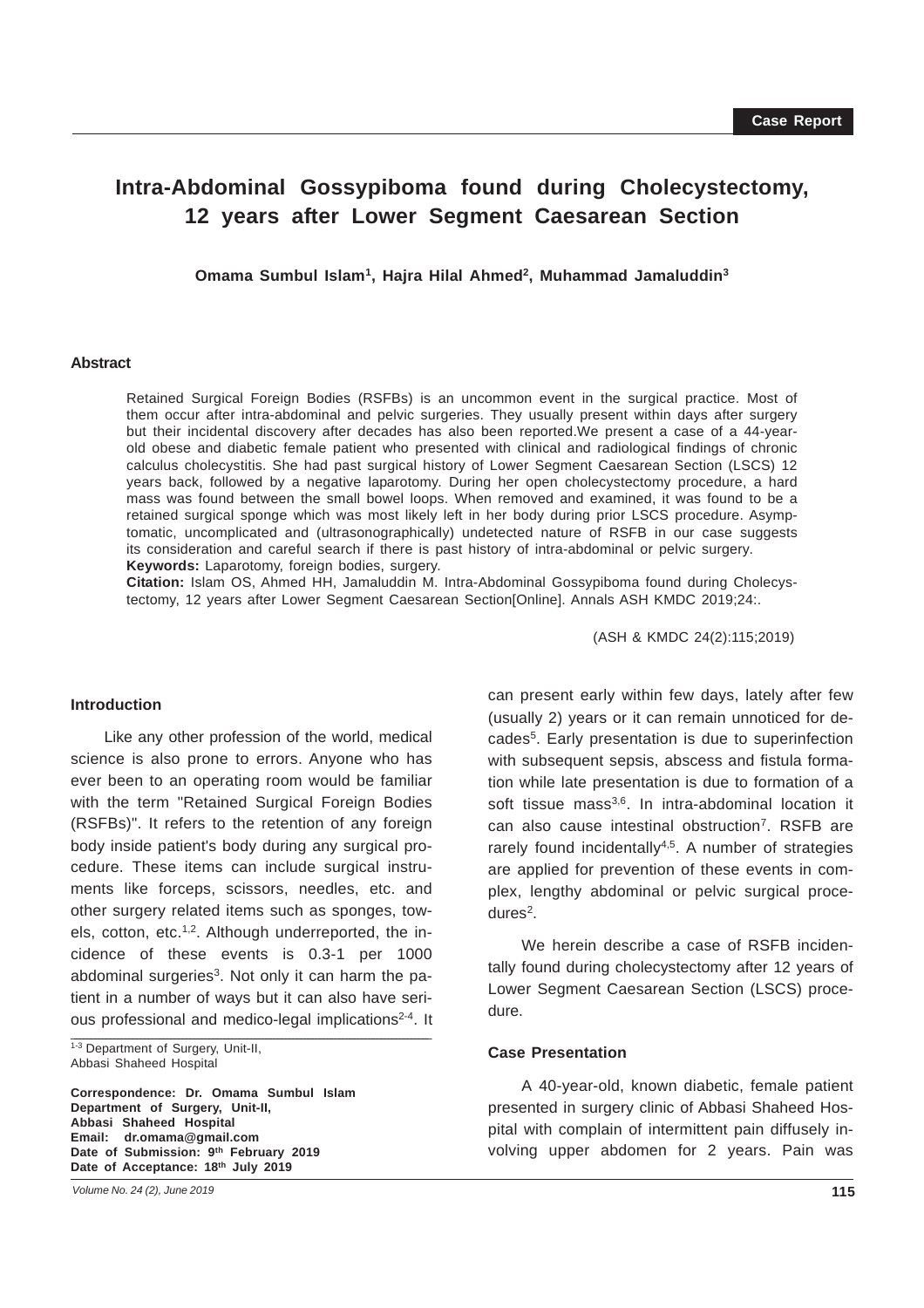

**Fig 1.** Photograph of extracted mass (post-operative)

associated with nausea, vomiting and intermittent constipation. Pain aggravated on fatty diet intake and exertion. Past surgical history included two surgeries, one was LSCS about 12 years back and second was negative exploratory laparotomy 3 months after LSCS for unknown reason.

On examination, the patient was an obese (BMI 30) middle age female who was well oriented with time, place and person. Abdominal examination; on inspection, Pfannenstial scar and lower midline scar were noted. On palpation, abdomen was overall soft. Upper abdomen was mildly tender and central abdomen was distended, no mass or viscera was palpable and gut sounds were audible.

Ultrasonography revealed distended gallbladder showing multiple hyperechoic foci with posterior acoustic shadowing suggestive of calculi measuring 1.4, 1.2 and 0.7 cm. Rest of the abdominal and pelvic organs were normal. Based on clinical and radiological findings of chronic calculus cholecystitis, patient was planned for open cholecystectomy.

Per-operatively, abdomen was opened via subcostal kocker's incision and cholecystectomy was done. During per-operative examination of rest of the abdominal organs, a hard mass was felt in center of abdomen between the loops of small bowel. Decision of laparotomy was made and informed consent was obtained from the patient's family. Whole of the gut was explored and the mass was present in between the loops of intestine making interloop fistulous communication. The mass was removed by separating it from the gut and theGut was repaired by Vicryl 2/0 extra mucosal single layer in interrupted fashion. Drain was placed and abdomen closed in layers.

After careful examination of mass, it was found that the mass was a surgical sponge as shown in Figure 1. In our opinion, it was retained during patient's LSCS surgery 12 years back and it was the most probable indication for her subsequent laparotomy. But unfortunately, it was not recovered during laparotomy. It was surprising that the mass remained asymptomatic for such a long time and it was neither recovered during her subsequent exploratory laparotomy nor it was picked on ultrasound examination performed prior to cholecystectomy.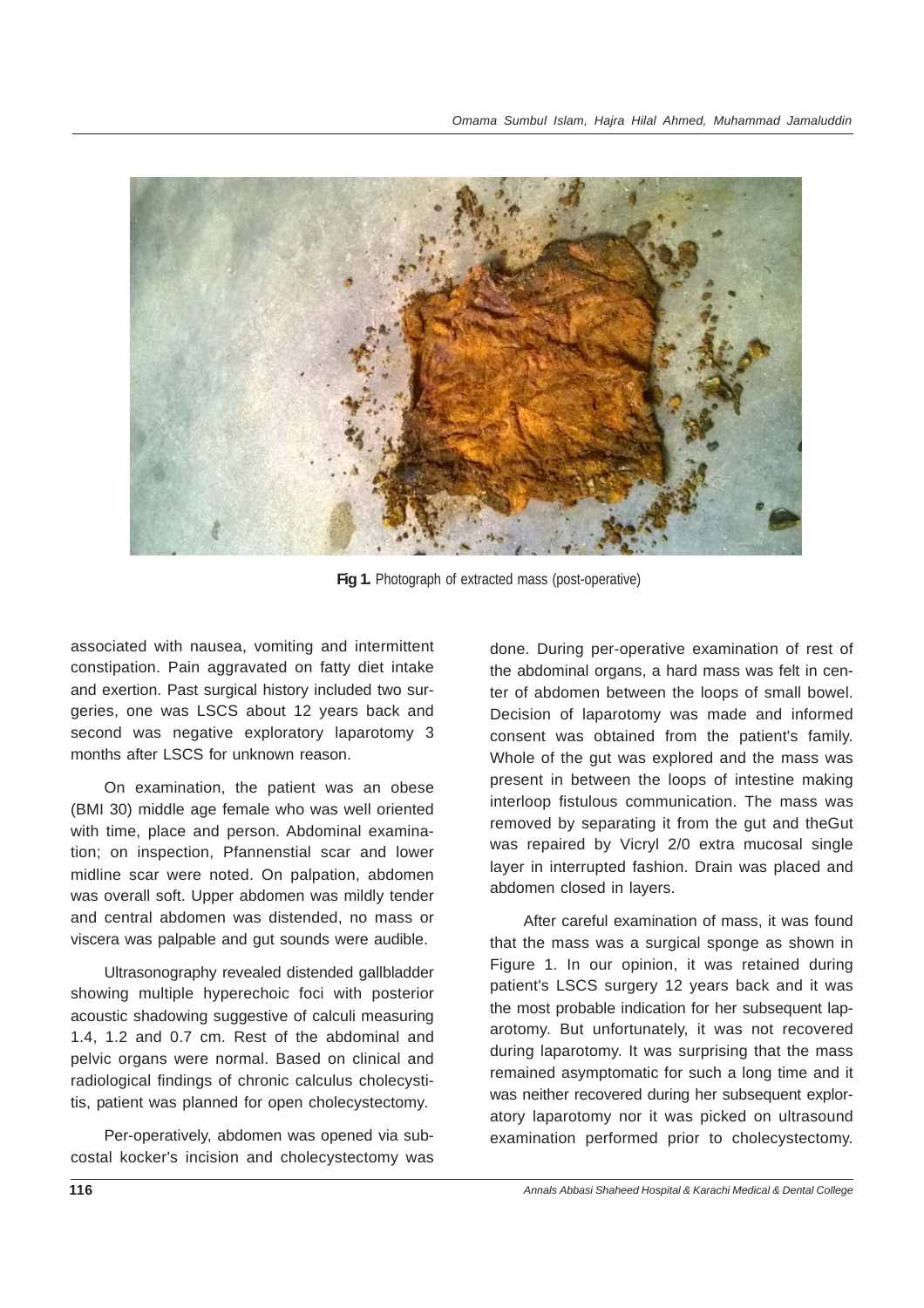Luckily, the patient didn't develop any complication during this long period.

Patient had an uneventful post-operative clinical course. Drain and stitches were removed on 5<sup>th</sup> and 10<sup>th</sup> post-operative days respectively. Patient was fine and had no complaints or complication on her subsequent follow up visits after surgery.

# **Discussion**

RSFB are preventable surgical errors which only come to notice as case reports or malpractice claims which only represent the tip of the iceberg<sup>1,2</sup>. They not only cause distress to patients in terms of morbidity due to additional surgery done for their retrieval but they also cause loss of financial resources of patient and government. They are also a common cause law suits filed against medical staff for their negligence. These events not only defame the medical team especially surgeon but also bring disgrace to the institution. Although majority of RSFB are encountered in abdominal and pelvic surgeries, they can occur in every surgical procedure including vascular, orthopaedic and spinal surgeries<sup>6,8,11</sup>. The RFSB in our patient was also left after LSCS procedure. Surgical sponges account for two thirds of RSFB. Since they are small in size, multiple in number and when soaked in blood, resemble body parts and are therefore easily missed during their retrieval at the end of surgery4,12. RSFB present with fever, vomiting, pain, abscess formation, fistula formation, sepsis and intestinal obstruction<sup>4,7,9</sup>. Asymptomatic cases are detected on radiological examination and appear as a mass resembling abscess or a soft tissue tumor<sup>5,6,13</sup>. Surgical sponges are radiopaque and easily detectable on plain X-ray when a radio-opaque marker is seen<sup>2,12</sup>. Presentation of RSFB can range from day of surgery to 28 years later, with a median date of detection at  $21<sup>st</sup>$  day after surgery<sup>4</sup>. The RSFB in our patient was also recovered after 12 years. There are multiple unusual and interesting factors related to RFSB in our patient. First of all, it did not cause any infection at all for such a long time. Secondly, although mild pain was appreciated

initially after first surgery but otherwise there was no significant complaint. Despite being present between the bowel loops it did not cause bowel obstruction rather it led to fistula formation. In our opinion, lack of pain and obstruction was due to maintenance of fecal flow through fistulous tract and due to presence of adequate space around RSFB so that it did not exert significant pressure on bowel loops. Another surprising aspect of this case is failure of its detection on ultrasonography and more on exploratory laparotomy done shortly after initial surgery. We think that ultrasound is not an ideal modality for detection of deep seated RSFB. Furthermore, during exploratory laparotomy, if RFSB is not being easily found it should be searched in deep seated location between the bowel loops. The identification of the RSFB warrants its immediate surgical removal to alleviate symptoms and avoid possible complications<sup>7</sup>. A large study on outcomes of RSFB reported mortality in 4.5% cases along with physical injury of permanent and temporary nature in 16.3% and 78.1% case respectively. Psychological squeal was also observed in 1.1% cases $14,15$ . There are various risk factors including abdominal and pelvic surgeries. complex and lengthy surgeries, open versus laparoscopic surgeries, emergency surgeries, unexpected change in surgical procedure, involvement of different surgical teams, obesity, etc.<sup>4,5</sup>, A number of preventive measures can be taken to avoid these events. The most prevalent one is the careful counting of surgical instruments and sponges before and after the procedure<sup>7,8,10</sup>. But this method is not reliable since there was "correct" count of surgical instruments and sponges in 70-80% reported cases of RFSB<sup>16</sup>. In order to obtain reliability, the counting should be done separately by more than one member of surgical team. Avoiding the use of small size sponges and a careful search of the operating field by the surgeon just before the closure may also reduce the chances of RSFB4,6. Some authors have proposed post-operative, on-table radiography for detection of RSFB especially in procedures with risk factors<sup>2</sup>. In a developing country such as ours, the cost issues of additional radiological procedure